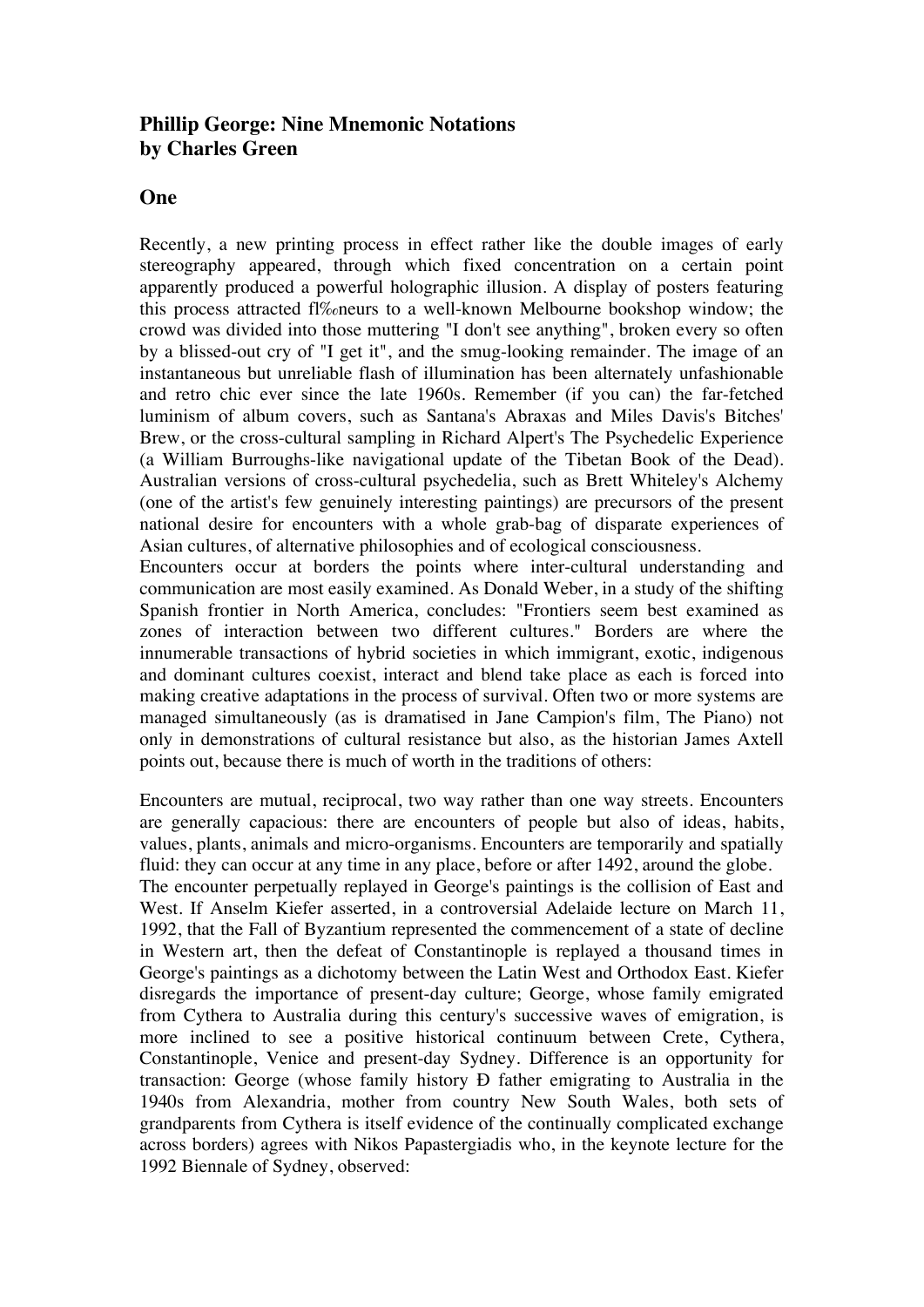Firstly, borders do not presuppose isolation. Or, conterminously, we cannot make the automatic assumption that the increased mobility of people and the intensification of information exchange will dissolve borders. Borders persist despite flow, and continue to exist through the social processes which regulate exclusion and incorporation. Therefore, the function of the border is not to keep particular individuals out but to maintain the discreteness of cultural categories.

### **Two**

The hybrid, computer-generated paintings and prints of Phillip George are located at the crossroads of magic and positivism; as Theodor Adorno observed, "That spot is bewitched." Adorno's comment (written in 1938 as a critique of Walter Benjamin's essay on Baudelaire) no longer, however, resonates with its intended negativity. The vivid condensation of manifold artistic and scientific references is symptomatic of a particularly millennial double bind: the incommensurability of intercultural experience evident to theoretically aware artists intersects in the mid-1990s with the equally obvious hybrid complexity of contemporary global culture. Phillip George synthesises postmodern science, cyber-punk image debris, Orthodox Greek mysticism, tantric Buddhist symbols, Celtic mazes, and Landsat photographs in the Mnemonic Notations, on which he has been working since 1990. In his works, there is little sign of expression in the conventional mad-painter sense. George's modifications are mainly those of editingÐwhether, in the earlier Mnemonic Notations such as Headlands, 1990, those of glazing, darkening or obliterating unwanted transitions with acrylic paint applied over a grid of laser-printed colour copies or, more recently, the near-perfect cut and paste possible with newer computer tools.

George's painting removes the appearance of collage: he adjusts tones, suppress images, reshapes and highlights others. Most crucially, George removes the signs of manufacture so that his sources whether scavenged or painstakingly painted hover in a unified aqueous space. Whether these are painted with brush or a computer stylus is, the artist asserts, immaterial. His sources are drawn from an archive of 35 mm and 6 x 7 transparencies, which the artist scans into his computer's hard disk. Over time, these documentary images mutate, stretch, dilate and are stained by the colours and shapes of contiguous areas as George re-works successive versions of a distant original. In the first of the Mnemonic Notations in the present exhibition, for example, the silhouette of a male head and shoulders is in turn superimposed and bled out into an atmospheric field of wraith-like clouds and distended textures. By Maze,1993, the figure remained only as a ghostly tracery of ears and skull displaced by a fiery red swathe, a diagram of the Sun from an old astrological textbook and the decayed afterimage of a Celtic maze.

From work to work, images are made more legible than others, like cells from an animated film of lunatic complexity. George's pictures are essentially cinematic; they are also images of conflict and cultural opposites collapsed onto the eternal iconic time of a two dimensional surface. Everything in the Mnemonic Notations is moving or on its way to becoming something, or being somewhere, else. Transport in both its ecstatic and its mundane senses is instantaneous, like the hyper-travel and parallel universes of science fiction, which find their most detailed and visionary expositions in Frank Herbert's Dune novels, and Alfred Bester's Tiger! Tiger!: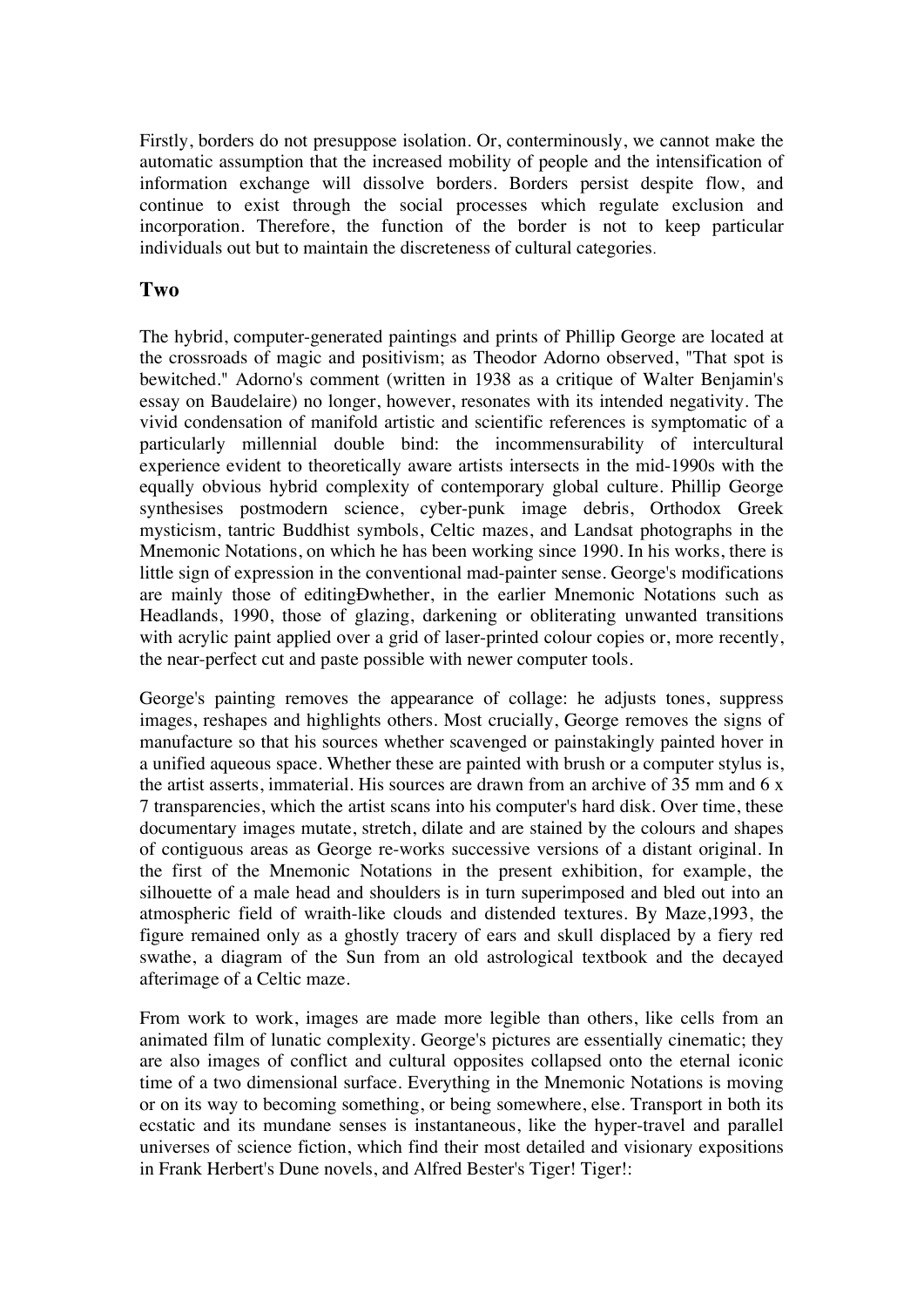Any man was capable of jaunting providing he developed two faculties, visualisation and concentration. He had to visualise, completely and precisely, the spot to which he desired to teleport himself; and he had to concentrate the latent energy of his mind into a single thrust to get him there.

The cinematic hyphenation of identity in the Mnemonic Notations is comparable with Raul Ruiz' TV Dante and Trinh T. Minh-Ha's Shoot for the Contents, 1992. George's pictures are static fictional documentaries, and take conscious advantage of the factual basis of photography.

#### **Three**

The appearance of two cultures in the same work of art is usually and correctly taken to be a representation of the metaphoric "meeting" of cultures. From the beginning of the period of European imperial expansion onwards, in the fifteenth century, artists have represented the collision of cultures. When two or more cultures are represented within a work of art, the meeting is often indicated by the juxtaposition of different representational idioms. A mŽlange of voices simultaneously suggests two extremes: the possibility of mixed authorship and the historically continuous fact of cultural appropriation. In George's works, the survival of previous authors is dramatised by the persuasive and inevitable illusion of fact that attaches itself from his documentary photographs of landscape and architecture (and to all photographs, whether preserved digitally in a computer memory or on film). Fiction overtakes dialectics in hybridisations which foreshadow an elaborate world at the end of the century in which it is necessary to be two or three things at once.

Phillip George, like other artists alert to this drowning world, moves across the boundaries of nationality, fixed authorship and the now-enervated mainstream. According to Edward Said, the paradigmatic model of artistic work has shifted from the reflexive teleology of the metropolitan avant-garde to the hybridisation of Creole and exile culture. Said observes, in his recent book Culture and Imperialism, that:

Much of what was so exciting for four decades about Western modernism and its aftermath in, say, the elaborate interpretative strategies of critical theory or the self consciousness of literary or musical forms seems almost quaintly abstract, desperately Eurocentric today. More reliable now are the reports from the front line where struggles are being fought between domestic tyrants and idealistic oppositions, hybrid combinations of realism and fantasy, cartographic and archaeological descriptions, explorations in mixed forms (essay, video or film, photograph, memoir, story, aphorism) of unhoused exilic experiences.

At issue in such reports is the role of translation of, firstly the ability to move across the borders (of nationality, class or gender) of the constructed self and, secondly, the improbability of inter-cultural understanding. Encounters create confusion: the complicated stratagems from the suspension of will created by mystification are described by Stephen Greenblatt in Marvellous Possessions, an account of the fateful meeting between Christopher Columbus and Native Americans in 1492. George's works are images of such operations. Each veil, cloud, disintegrating form and pentimento is a metaphorical record of the poetic outcomes of translation and misunderstanding. There are various types of image that appear in descriptions of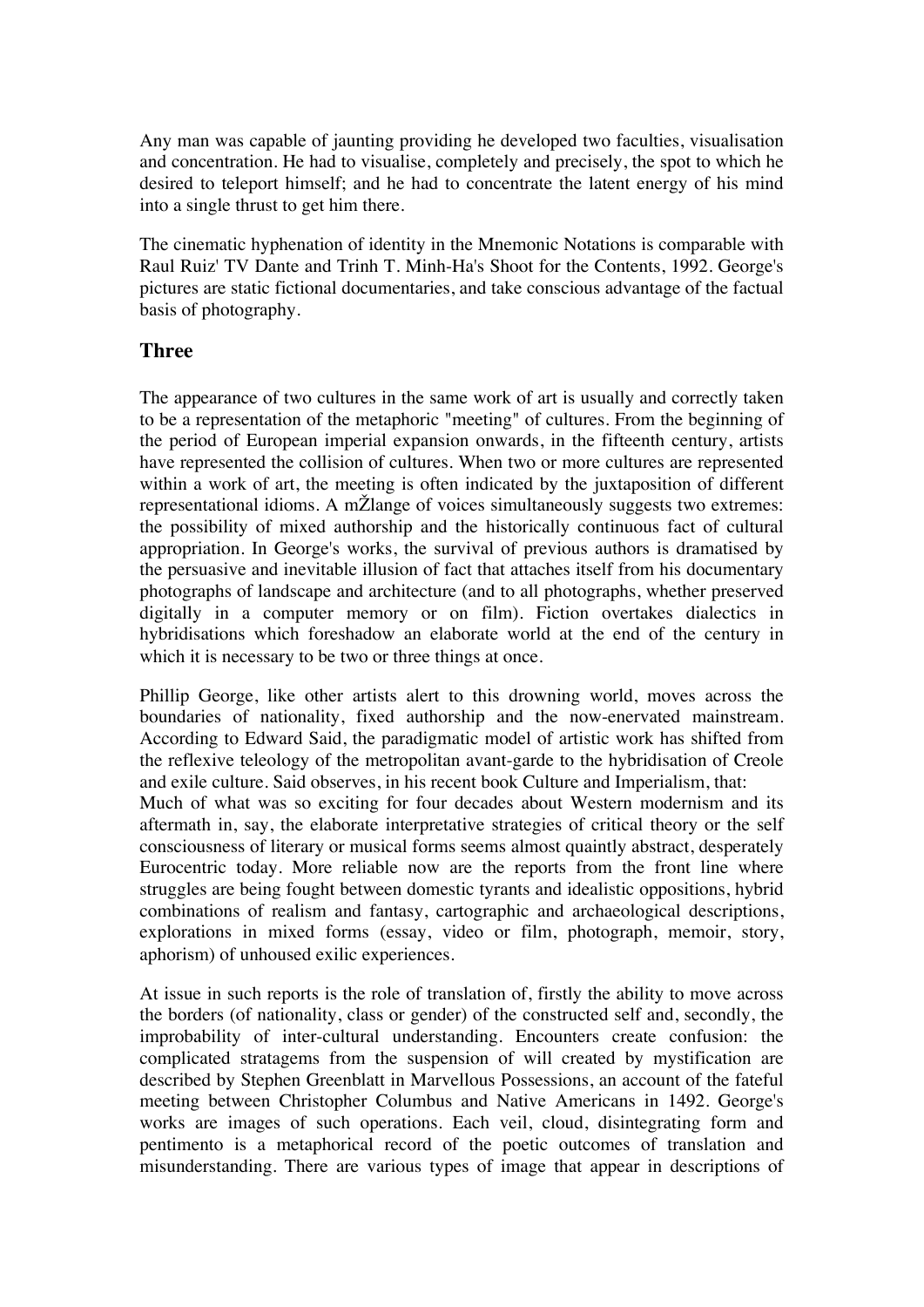alternate visions of reality; each type appears in George's pictures. These images of correlation, cartography, mutation and permeability are linked by George's identification of each within an overall schema of the body and, as in European art (paraphrasing Claude Gandelman) several such identifications occur.

#### **Four**

Firstly, there are images of the mapping of one culture in terms of another. The new is related to the familiar in an effort to shrink mental distance and unfamiliarity. The body is also projected over a map (in the Middle Ages the body was that of Christ. Spain was seen in cartoons as the head of a prone European body; Italy is familiar as the boot of Europe). The equation of the West Indies with India or British colonial geographers' correlations of England with Australia (demonstrated in the name New South Wales) is paralleled by George's composite skyscapes, in which points corresponding to the features of a phantom body are emphasised in order to expose a compelling but arbitrary logic organising disparate visual phenomena. The ordering of tantric disks and ghostly mandalas into the contours of a transparent human form in Icon,1992, allows a point of visual entry that enables the viewer to make sense out of undifferentiated chaos. This organisation is a mnemonic.

#### **Five**

Secondly, other cultures and realities are represented in terms of a re figured geography. The spaces of George's paintings are both aqueous and cartographic, demonstrating links with gilded Greek Orthodox icons. The recontextualisation of objects into a floating global sea of images relativises traditional Eurocentric hierarchies of knowledge (Chilean artist Arthur Duclos does much the same thing in his heraldic maps of the contemporary art world). Graham Huggan observed that the coherence of Western cartography is associated with the desire to stabilise the foundations of the self-privileging West and so, in MercatorÕs Projection, Australia is drawn smaller than Greenland and coherence is undermined by blind spots. "Universal" representation is a rhetorical strategy, as are George's deliberately incoherent voids and abysses.

#### **Six**

Thirdly, the iconography and the mutability of the images, which are depicted in a state of flux, torsion or incompletion, reflects the repeated presence, in both curatorial and theoretical formations, of the trope of cultural nomadism. This trope is central to George's work; it lay undeveloped in Achille Bonito Oliva's direction of the 1993 Venice Biennale (at which, in an associated event, George collaborated with Ralph Wayment on an interactive work based on the Mnemonic Notations, installed as The 1993 Venice Biennale Casino Container Project); it is explored, through the concept of the War Machine, in Deleuze and Guattari's formidable, influential book, Mille Plateaux. In the Mnemonic Notations, pentimento from earlier images resurface like ghosts; continual accretion is matched by a surprising quantity of re-emergence. Equally unexpected is the degree to which images are represented by simulacra. One of the Mnemonic Notations, painted mid-way through the series, is dominated by a central maze; the image of fire on water to the right of this form is drawn from a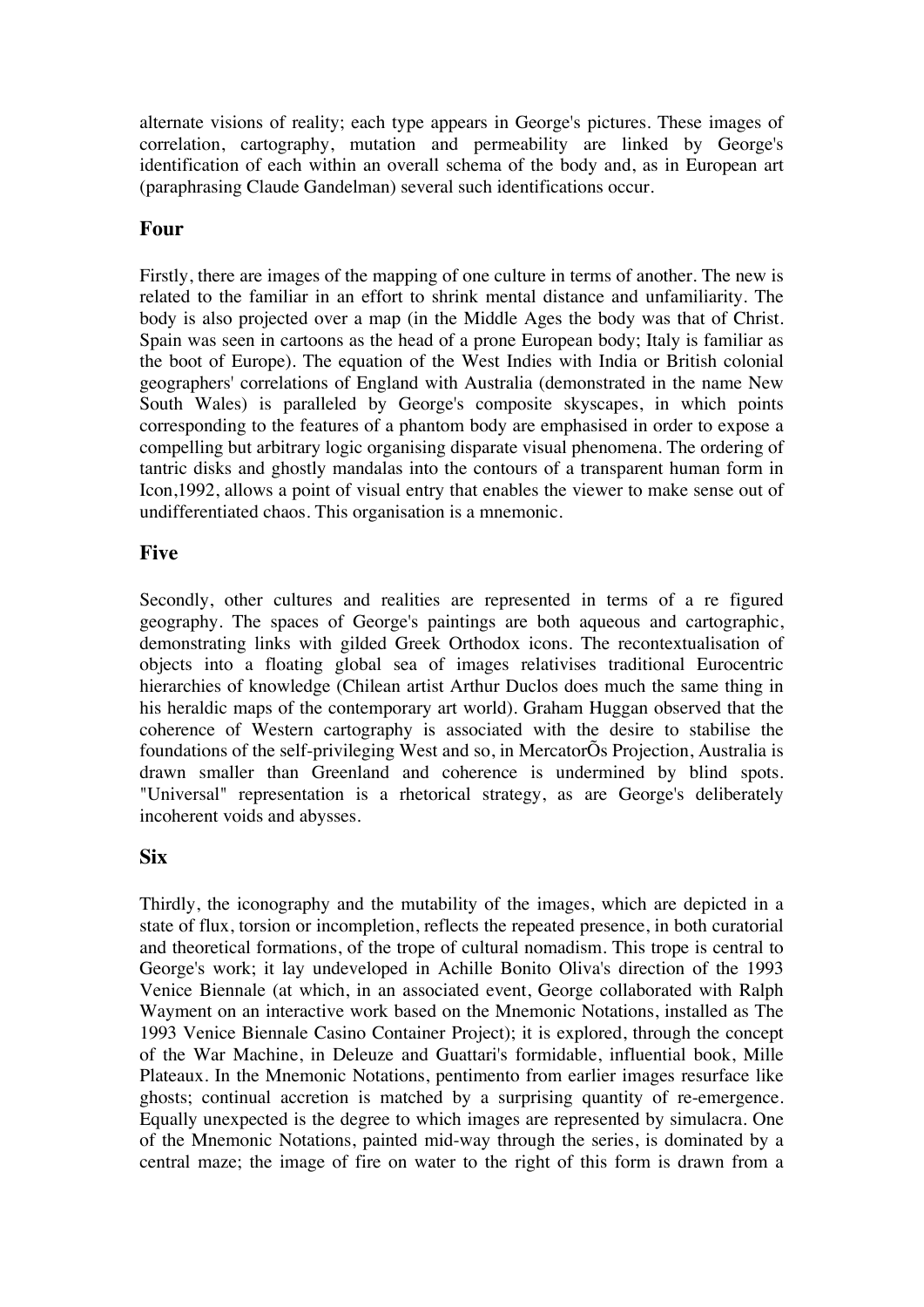photograph the artist took in Las Vegas of a mock sea-battle staged several times each day in a casino lobby.

### **Seven**

Fourthly, the universe is anthropomorphised and made to look like a human body, as in sixteenth century Mannerist painting's composite heads. The most familiar examples of these are ArchimboldoÕs bodies composed of vegetables. For a moment they look like deformed people; after an instant they decompose and deconstruct into rotting fruit. Another type of deception showed faces more or less concealed in landscape: a huge rock, for example, might be the face of an old man with white hair. Phillip George Õs giant computer-generated heads fall into this category. Assembled out of a landslide of recognisable or hermetic components, Headlands, 1990, coheres into the shape of the body, but also dissolves into a cross-cultural amalgam. The tantric iconography and aerial maps constitute a symbolic, electric body which, despite Western landscape paintings' traditional identification of landscape with the feminine, is not female. The seamless recombination, manipulation and mimicry possible through computer application results, instead, in an X-ray view of the body as permeable and androgynous. This is paralleled in science fiction where genders are multiple and bodies, like borders, are permeable, transparent and engraved with signposted messages. Gully Foyle, the illustrated man in Alfred Bester's Tiger! Tiger!, is kidnapped and covered in extravagant tattoos:

He recoiled in terror as the orderly thrust the picture of a hideous tattooed face before him. It was a Maori mask, Cheeks, chin, nose and eyelids were decorated with stripes and swirls. Across the brow was blazoned Nomad. Foyle stared, then cried out in agony. The picture was a mirror. The face was his own.

Later, after an operation has removed the tattoos, he discovers that they reappear whenever his tempers flares: He saw the old tattoo marks flaming blood-red under the skin, turning his face into a scarlet and white tiger mask. He was so chilled by the appalling spectacle that his rage died at once, and simultaneously the mask disappeared.

# **Eight**

The legibility of maps superimposed on the body is, here, in itself a sign of an image in the process of becoming another. The thirty or forty transparencies buried within George's pictures surface as pentimenti; Gully Foyle's skin is the site of translation the border between action and reaction and between face and tattooed map. Borders and maps on the face pose the same questions about the truth of experience: reliance on the "I" as a source of authority can only be tenuous in a liquid, electric world of preand post-Cartesian bodies. The Mnemonic Notations are images of a globally interdependent lack of an autonomous self. The elimination of a stable, monocultural self is thus also a refutation of the associated construction of time. As philosopher Daryl Rearney observes:

real motion through spacetime (movement along a "worldline") gets transfigured into the false feeling of motion through (or across) the sequence-templated states of the mind's recording system. Another analogy may help. When we visualise time we usually think of a timekeeper, like a watch. The moving hands of a watch seem a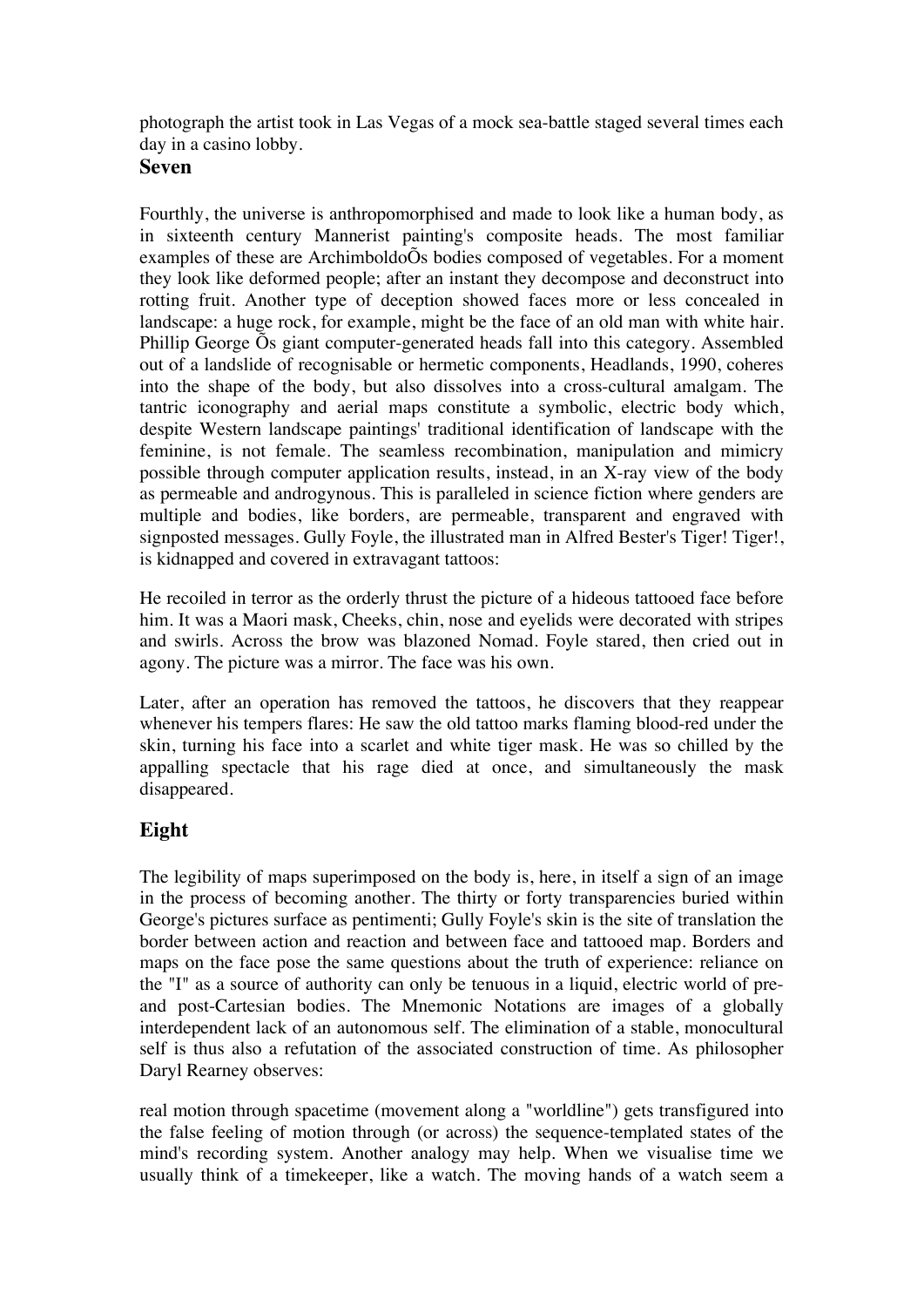perfect representation of our sense of the passage of time. But the hands of a watch trace out a circle in space, not a movement through time É Onto the physical movement of the watch's hand, which is real, we have grafted a sense of the psychological motion of "time", which is illusionary.

Transport occurs across physical space, but time represents the organisation of the experience of space.

#### **Nine**

The relevance, I think, of George's association of transport, optics, computers and illumination lies in its reformulation of one of the key insights of post-colonialism, which was explored in an essay by Homi Bhahba in response to the 1991 Washington exhibition "Circa 1492: Art in The Age of Exploration", which commemorated the voyage of Columbus. BhabhaÕs essay, "Double Visions", noted that the emergence of global culture around 1492 was accompanied by the "sciences" of mapping and measurement, which were together implicated in the project of imperial expansion. The exhibition attempted a revision of Eurocentric self-absorption, through the presentation of each civilisation on its own terms. This resulted in a curious and often unintentional parallelism. As Bhabha succinctly observed:

"Circa 1492" is an exhibit with a double vision: the eye expanding to hold the world in one space; the eye averted, awry, attenuated, trying to see the uniqueness of each specific cultural tradition and production.

Bhabha described the creative tension between art as map (calculating the world on a continuous two-dimensional surface) and art that attempts to break up that surface, creating illusions of depth and perspective. He suggested that when we present other cultures, Western and non-Western, we adopt "parallax" rather than parallel perspectives. His definition of parallax was as follows: "The apparent displacement or difference in the apparent position of an object caused by actual change or difference of position of the point of observation." He demanded that we distinguish between works of art whose pasts have known the colonial violence of domination, and works that evolved in a continuum from court to collection to museum. Inca remains, for example, have been turned from the signs of a powerful empire to symbols of a destroyed culture. If we do not analyse these issues and reverse the direction of the imperial gaze we will, in effect, become conspirators in the death of History. From the vantage point of post-colonial Australia and the Greek fulcrum between Asia and Europe, George

Donald J. Weber, The Spanish Frontier in North America, Yale: Yale University Press, 1993, quoted in J.H. Elliott, "The Rediscovery of America", New York Review of Books, XL/12, 23 June 1993, pp. 36- 41, p. 39. James Axtell, Beyond 1492: Encounters in Colonial North America, Oxford: O.U.P., 1993, quoted in J.H. Elliott, "The Rediscovery of America", New York Review of Books, XL/12, 23 June 1993, pp. 36-41, p. 36. Nikos Papastergiadis, "The Ends of Migration", 9th Biennale of Sydney Keynote Lecture, presented at the Art Gallery of New South Wales on 15 December, 1992, Reprinted Agenda, no. 29, March 1993, pp. 7-13, p. 7. Theodor Adorno, "Letter to Walter Benjamin" in Walter Taylor (ed.), Aesthetics and Politics, London: Verso, 1977, pp. 129-130. Alfred Bester, Tiger! Tiger!, Harmondsworth: Penguin, 1967, pp. 8-9. Edward Said, Culture and Imperialism, London: Chatto & Windus, 1993, p. 400. Stephen Greenblatt, Marvellous Possessions, Chicago: University of Chicago Press, 1991. This section borrows from "Bodies, Maps, Texts", Chapter VII, in Claude Gandelman, Reading Pictures, Viewing Texts, Bloomington: Indiana University Press, 1991, pp. 81-93. Graham Huggan, "Decolonising the Map: Post-Colonialism, Post-Structuralism and the Cartographic Connection", in Ian Adam and Helen Tiffin (eds.), Past the Last Post: Theorising post-colonialism and